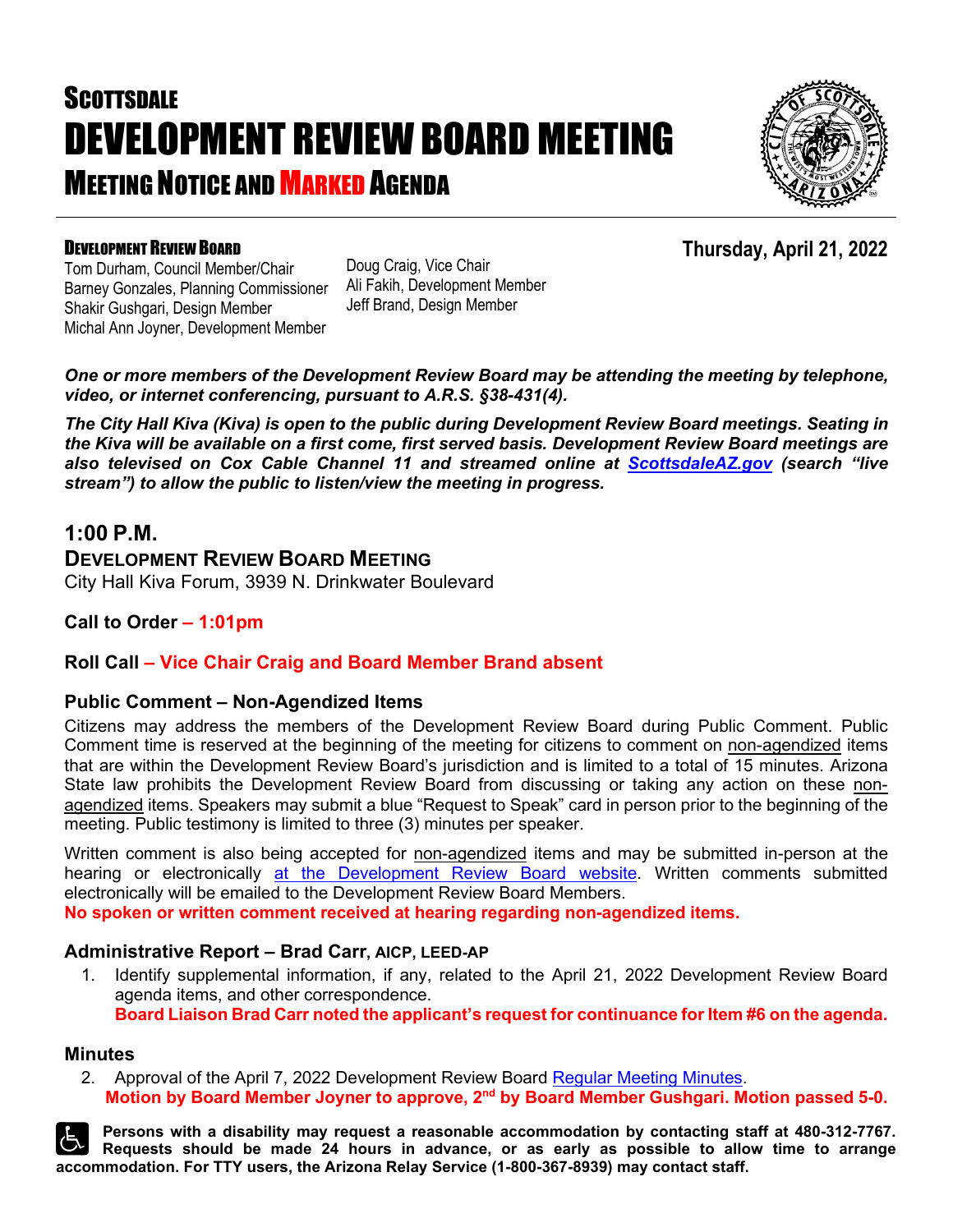## **ACTION ITEMS**

**How the Action Agenda Works:** The Development Review Board may take one vote to act on all items on the Continuance Agenda and/or Consent Agenda or may remove individual items for further discussion as appropriate. The Development Review Board takes separate action on each item on the Regular Agenda.

Persons interested in speaking on any agenda item may **submit a blue "Request to Speak" card in person prior to the beginning of public testimony.** Those wishing to speak are customarily given three minutes to speak on each item. Additional time may be granted to a designated speaker representing two or more persons (please submit cards together). Persons interested in submitting a written comment on any item may **submit a yellow "Written Comments" card in person prior to the beginning of public testimony or may submit electronically [at the Development Review Board website](https://www.scottsdaleaz.gov/boards/development-review-board/public-comment) no later than 90 minutes prior to the meeting.**

## CONSENT AGENDA

3. 40-DR-2021 (Dual Drive-Thru Restaurants Pima Road)

Request for approval of a site plan, landscape plan, and building elevations for two new drive-through restaurants on a +/- 1.5-acre-site located at 15236 N. Pima Road, with Highway Commercial (C-3) zoning.

Staff Contact: Katie Posler, 480-312-2703

**Applicant Contact: Neil Feaser (602) 955-3900**

**Item moved to Regular Agenda. Motion by Commissioner Gonzales to continue case 40-DR-2021 to a date to be determined, 2nd by Board Member Joyner. Motion passed 4-0, with Board Member Fakih recusing.**

4. 4-DR-2022 (Tournament Players Club (TPC) Expansion)

Request for approval of a site plan, building elevations, and landscape plan for a new +/- 12,800 square foot restaurant/clubhouse building with a +/- 7,400 square foot patio for the existing golf course, on a +/- 2.5-acre site located at 8243 E. Bell Road, with Open Space (OS) zoning.

Staff Contact Meredith Tessier, 480-312-4211

**Applicant Contact Jordan Rose 480-505-3938**

**Item moved to Regular Agenda. Motion by Board Member Joyner to approve case 4-DR-2022, 2nd by Board Member Gushgari. Motion passed 5-0.**

5. 7-PP-2021 (Standing Stones Preliminary Plat)

Request for approval of an 8-lot subdivision and associated tracts and easements on a +/- 10-acre site generally located at southwest corner of E. Standing Stones Road and N. Lone Mountain Parkway, with Single-family Residential, Environmentally Sensitive Lands (R1-43/ESL) zoning.

Staff contact is Jesús Murillo, 480-312-7849

**Applicant contact is Paul Sigston 480-488-4393**

**Motion by Board Member Joyner to approve case 7-PP-2021 on the Consent Agenda, 2nd by Board Member Gushgari. Motion passed 5-0.**

**– AGENDA CONTINUED ON THE NEXT PAGE –**